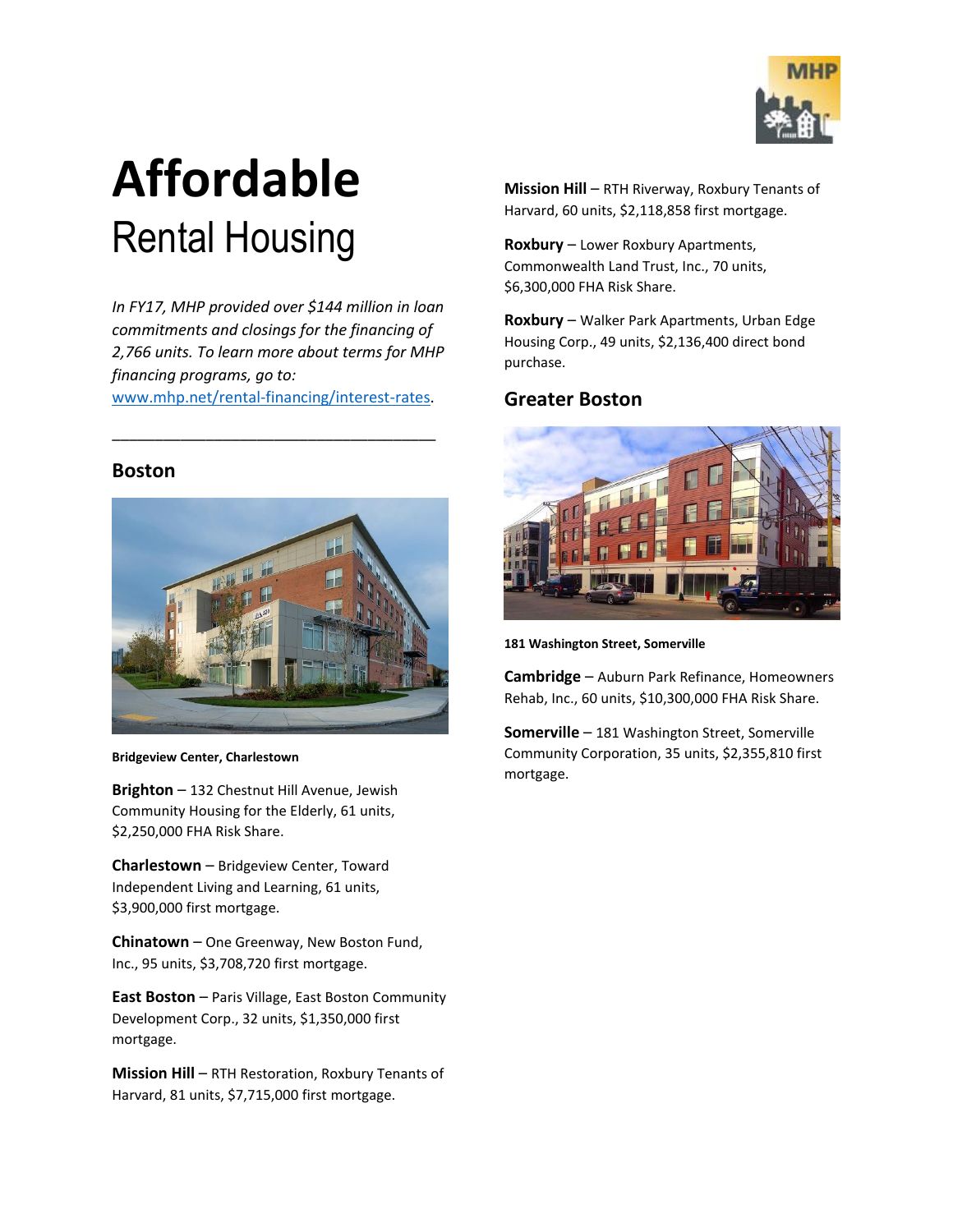

## **Cape Cod**



**Stable Path Housing, Provincetown**

**Dennis** – Route 134 Community Housing, Housing Assistance Corporation, 27 units, \$1,090,000 first mortgage.

**Provincetown** – Gull Pond Road, Community Housing Resource, Inc., 6 units, \$591,000 first mortgage.

**Provincetown** – Stable Path, Community Housing Resource, Inc., 23 units, \$2,145,000 first mortgage.

## **Suburbs**



**One Upland, Norwood**

**Ashland** – Ashland Woods, Trask Inc., 60 units, \$7,520,000 first mortgage.

**Middleborough** – Shoe Shop Place, The Neighborhood Corporation, 25 units, \$1,630,540 first mortgage.

**North Attleboro** – Jewel Crossing Apartments, Great Bridge Properties, 66 units, \$2,476,500 first mortgage.

**Norwood** – Upland Woods, Campanelli and Thorndike Companies, 262 unis, \$15,000,000 first mortgage.

**Westford** – Residences at Stony Brook Phase II, Common Ground, Inc., 36 units, \$2,090,000 first mortgage.

**Westport** – Noquochoke Village, The Community Builders, Inc., 50 units, \$1,357,000 FHA Risk Share.

## **Gateway Cities**



**Tenney Place, Haverhill**

**Fall River** – Knitting Mill Apartments and Senior Center, Liberty Affordable Housing, Inc., 100 units, \$1,800,000 first mortgage.

**Haverhill** – Tenney Place Apartments Phase I, Dakota Partners, 72 units, \$3,650,000 first mortgage.

**Haverhill** – Tenney Place Apartments Phase II, Dakota Partners, 72 units, \$3,800,000 first mortgage.

**Pittsfield** – Dalton Apartments, Rees-Larkin Development LLC, 100 units, \$2,500,000 direct bond purchase.

**Revere** – One Beach, The Neighborhood Developers, 39 units, \$1,130,000 first mortgage.